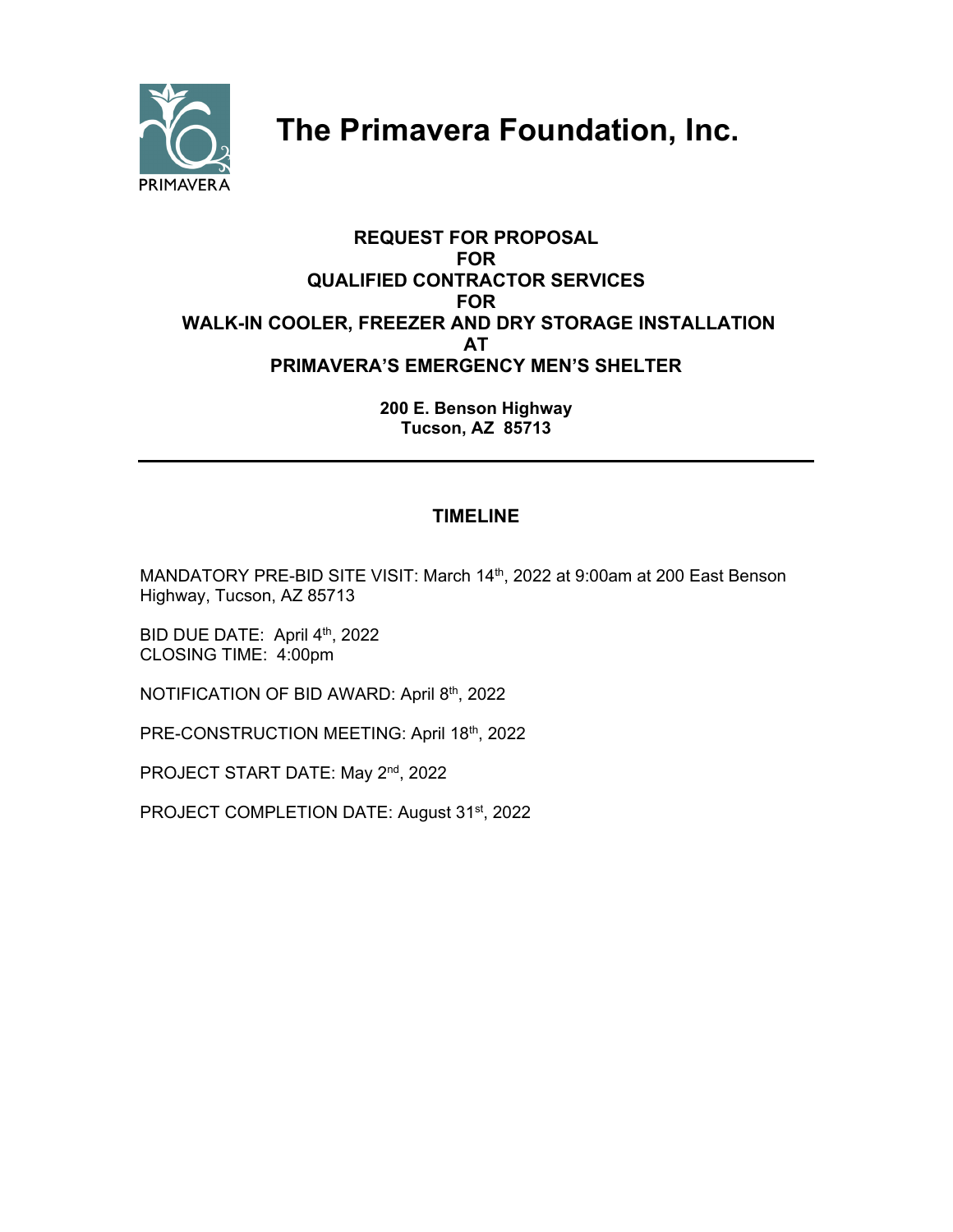# **DESCRIPTION OF SERVICES REQUIRED**

The Primavera Foundation, Asset Management Department, is seeking qualified contractor(s) for the removal of an old and outdated walk-in cooler and installation of a walk-in cooler, freezer and dry storage equipment on the existing concrete slab in an outdoor area. Installation will include all electrical and refrigeration connections to the existing electrical panels at the Emergency Men's Shelter located at 200 E. Benson Highway, Tucson, AZ. 85713.

The services to be provided include but are not limited to the following:

- Provide contractor management services during construction/rehab including but not limited to obtaining permits and permit drawings, scheduling inspections, coordinating scheduling, and providing construction cost estimates, phasing plans and related schedules where applicable;
- Oversee and maintain quality control;
- Maintain proper safety practices in accordance with OSHA standards;
- Communicate work schedule with designated Primavera staff;
- And ensure demo and disposal of materials/debris in code legal dump and manner, recycling when possible, and submit all dump tickets.

The selected firm/s will be expected to work collaboratively with Primavera and shall have previous experience in the applicable trades as it relates to the scope of work, follow applicable local, state, and federal codes, and be licensed, bonded, and insured.

# **BRIEF DESCRIPTION**

The Emergency Men's Shelter, built in 1987, provides shelter, meals, on-site referrals/case management and other services to up to 100 homeless men every night. The Shelter is 7200 sq. ft. and consists of a main floor which is 5400 sq. ft. and a mezzanine that is 1800 sq. ft. The building is constructed of steel with wood and metal framing that is sheet rocked. The main floor houses a kitchen, dining area, Director's office, staff offices, client bathroom, and dormitory area containing 50 metal bunk beds. The mezzanine consists of a staff bathroom, meeting area, storage closet, office, and sleeping area divided into cubicles for Residential Team Lead staff. Access to the mezzanine is by a wooden staircase inside the Shelter and a steel staircase outside leading into the patio area on the east side of the building. There is a large patio area for clients on the east side partially covered by an aluminum awning. On the south side of the building there is another covered patio area where the hot water tank closet, electrical panel closet, washers, dryers, storage sheds, refrigerators and freezers are located. On the west side of the building there are three evaporative coolers. The north side of the building contains a storage shed. The areas around the shelter are enclosed by a chain link fence. Access into the Shelter is through the front door or through one of four gates in the fence.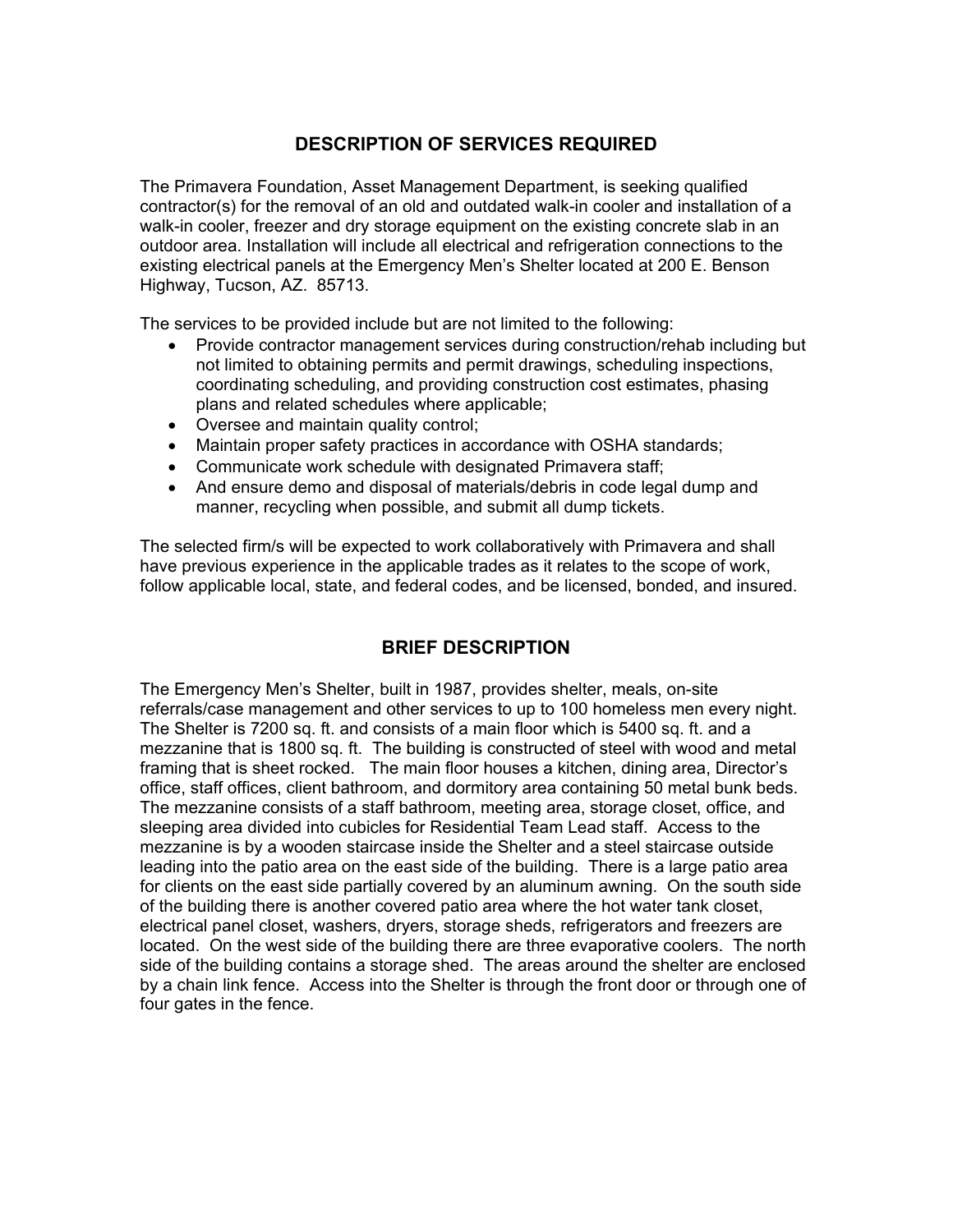### **SCOPE OF WORK**

The project shall consist of furnishing and installing of complete materials and systems for the work outlined in the Description of Services section of this RFP and as outlined in the Pre-Bid Meeting.

#### **SUBMITTAL INFORMATION**

Bids are due no later than Monday April  $4<sup>th</sup>$  at 4:00pm. Late submittals will not be accepted. You will be notified by email or phone by Chris Dussault, Director of Facilities Management of Primavera's selection of a firm. Interested parties shall email or deliver sealed, completed submittal packages to:

> The Primavera Foundation 151 W. 40<sup>th</sup> Street Tucson, AZ 85713 Attn: Brian McGrath

bmcgrath@primavera.org

# **PRE-PROPOSAL CONFERENCE & SITE VISIT**

A pre-proposal conference and site visit is scheduled on March  $14<sup>th</sup>$  at 9:00am at 200 E. Benson Highway, Tucson, AZ 85713. Please contact Brian McGrath at (330) 608-4402 cell, (520) 308-3126 office or via email at bmcgrath@primavera.org to confirm attendance prior to the meeting.

# **RANKING CRITERIA**

Primavera reserves the right to designate submitting firms as qualified and to prepare a list ranking those designated as qualified on the basis of Primavera's determination, in its sole discretion, in the best interests of Primavera and the project. Although there is a limited budget and price is a significant consideration, Primavera reserves the right to select the firm that it believes will provide the overall best value and best meet the project objectives even if that firm is not the lowest bidder.

# **TERMS AND CONDITIONS - NON-DISCRIMINATION**

In conjunction with the applicant's provision of the contemplated contracting services, the applicant shall agree not to discriminate against any employee or applicant for employment because of race, color, religious creed, age, marital status, national origin,